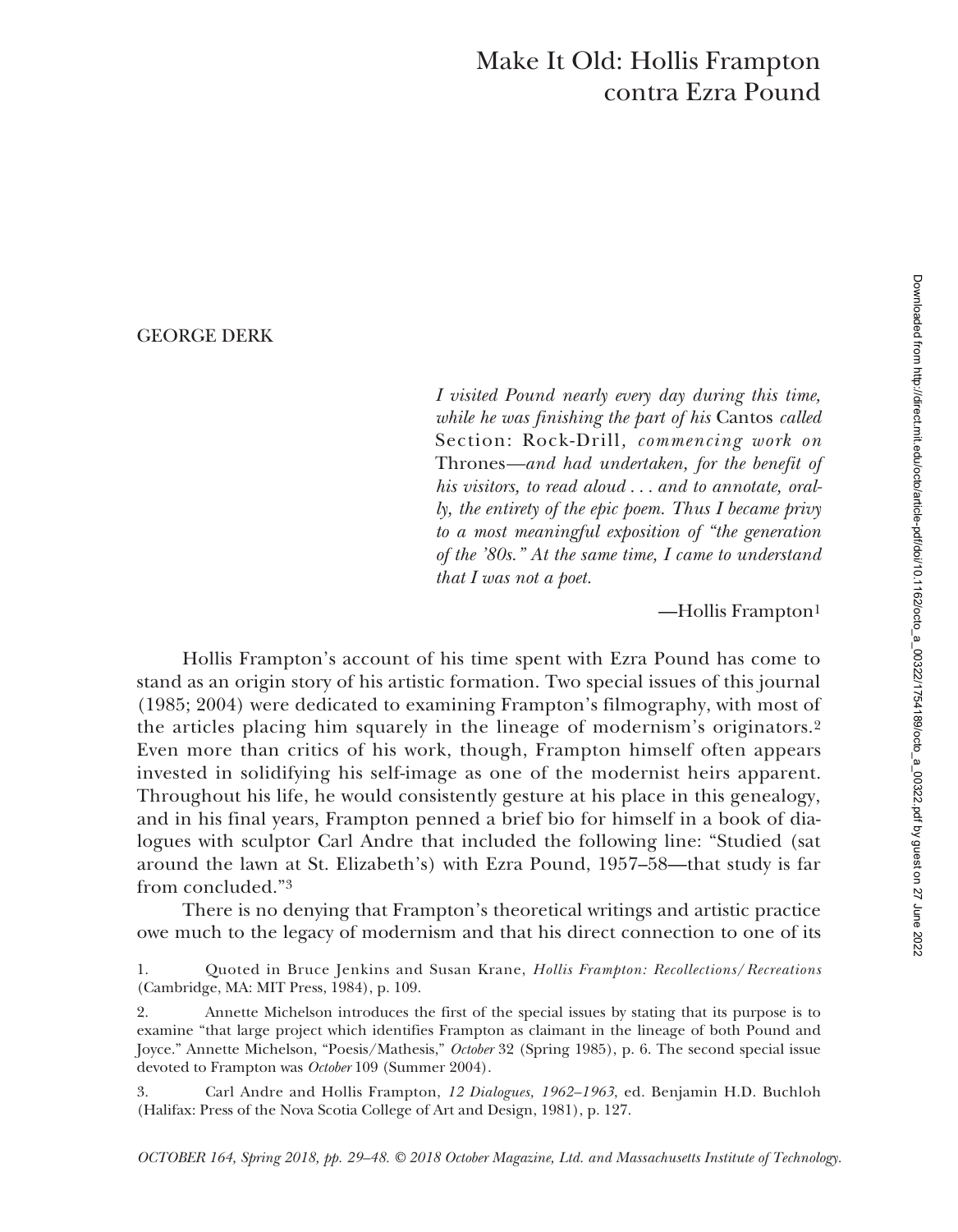30 OCTOBER

foremost practitioners supplied him with firsthand experience of its technical operations. But the degree to which Frampton endorsed the most central of modernist precepts and redeployed them in his own work has been overstated. Even the above epigraph, for all its admiration for Pound, ends in a renunciation. While Frampton's early films, with their attention to the material properties of their medium, fully adhere to the modernist program, his unearthing of history in his *Magellan* cycle (1972–1980) functions in opposition to the excesses of modernism as well as to the troubling political manifestations that arose in conjunction with it. Reconceptualizing Frampton's career in relation to his artistic forebears as one of revision, rather than emulation, opens a space for a more nuanced understanding of the relationship between modernist poetics and postwar American avant-garde cinema.4 Frampton, in particular, shows that these filmmakers developed a modernism for an inherently vernacular medium by turning not outward to the literary arts but inward to film's historical origin.

### The Cantos *and the Subject of History*

Before delving into Frampton's *Magellan*, it is necessary to understand what Pound's *Cantos* meant to Frampton, even if it ultimately supplied him with a negative example against which to base his own epic. Michael Bernstein's *The Tale of the Tribe* (1980) remains one of the most helpful accounts in grasping the larger aims and the basic premises of this modern epic in verse. "One of the dominant goals of *The Cantos*," writes Bernstein, "a concern governing the work's internal order and historical stance, is just such a quest for the necessary structure of a new epic, a structure that would emerge in the literary articulation of the poem itself and not in its adherence to external criteria."5 Unlike the methodical schemas that other modernist writers would give their works, a sturdy foundational structure is not a foregone conclusion for Pound; indeed, structure seems to be a sort of grail that would organically reveal itself upon completion. In seeking such a form, Pound utilizes four compositional strategies, according to Bernstein: the presentation of a mythic heritage; the use of a communal and not a singular voice; the interpellation of the reader as a member of a tribe; and the bestowal of lessons necessary for this group's survival.6 The driving force is thus centripetal in all aspects: to assemble a common history for and by a collective, so that it may fortify itself as a whole to ensure its continued existence.

5. Michael André Bernstein, *The Tale of the Tribe: Ezra Pound and the Modern Verse Epic* (Princeton, NJ: Princeton University Press, 1980), p. 11.

6. Ibid., p. 14.

<sup>4.</sup> For examples that read modernist poetry and avant-garde film as a continuum, see the following: P. Adams Sitney, *The Cinema of Poetry* (Oxford: Oxford University Press, 2014); Scott MacDonald, "Poetry and the Avant-Garde Film: Three Recent Contributions," *Poetics Today* 28, no. 1 (Spring 2007), pp. 1–41; R. Bruce Elder, *The Films of Stan Brakhage in the American Tradition of Ezra Pound, Gertrude Stein and Charles Olson* (Waterloo, Ontario: Wilfrid Laurier University Press, 1998).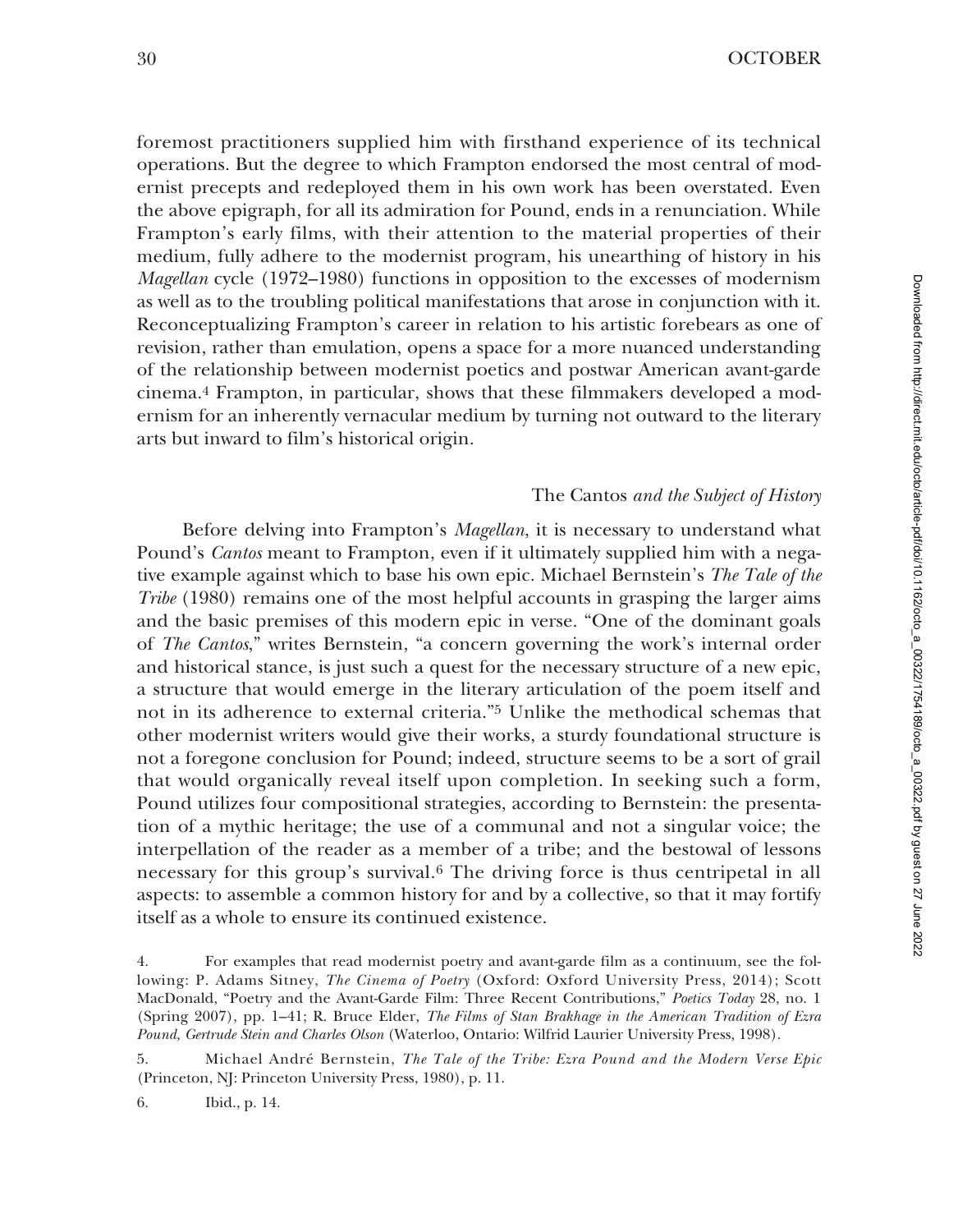Of course, the extent to which *The Cantos* achieves such a unity has long been cast into doubt, and the authoritarian bent that pervades the poem, most pronounced in its middle sections, calls into question what such a unity would look like. The sense of alienation that inevitably overtakes even the most steadfast of readers underscores the issue of exactly who belongs in this tribe; at times it appears to consist only of Pound himself. The fact that some of the most famous lines in the poem, specifically the apologia near the end, concede its failure to cohere goes a long way in undermining any supposed achievement of order. At the same time, the failure of *The Cantos* to cohere, its collapse of unity, may also be what gives it value; as Bernstein contends, the "liberating fragmentation … in effect transforms *The Cantos* from a totalitarian ideogram into an open-ended *grand collage*. And it is exactly in this incomplete form that *The Cantos* has proved so fruitful a model for subsequent writers."7 More than most other literary works, *The Cantos* has come to stand more for what it does *not* do than for what it does, its story more the one surrounding it than the one contained within it. Even for Frampton, who witnessed an annotated reading by its author, the poem is beyond redemption: "In its failure—and I believe that as a poem, as a whole work of art, it is a failure, as Pound believed—it represents an incredible catastrophe within modernist poetics. It is one of the supreme attempts, and it is one of the supreme failures. It is an immense catastrophe."8 Thus Frampton, too, identifies the distance between the intention and the result as the primary legacy of the poem.

For Frampton, the reason for the failure rests in Pound's definition of the genre to which the poem belongs. Pound succinctly summarized the epic, that most expansive of literary forms, as "a poem including history."9 But this fundamental component is precisely what Frampton sees as lacking in *The Cantos*:

I don't think that it's possible—and I suppose here my theoretical Marxist leanings begin to emerge, at least—possible or feasible to bring off a project of those dimensions without a theory of history, in a word. And I don't think Pound had one. Thereby unfortunately depends the anti-Semitism. Pound didn't have a theory of history; he had a child's view of history—namely, that it was quite clear that everything was going downhill. (*CA*, 183)

The simultaneous timelines that Pound weaves in and out of his epic—the Renaissance, the Confucian era, early American history, the age of the troubadours, the contemporaneous moment—can only really map onto each other if

7. Michael André Bernstein, "Robert Duncan and the Individual Tradition," *Sagetrieb* 4, no. 2/3 (Fall/Winter1985), p. 189.

8. Hollis Frampton, *On the Camera Arts and Consecutive Matters: The Writings of Hollis Frampton*, ed. Bruce Jenkins (Cambridge, MA: MIT Press, 2009), p. 183. Hereafter cited parenthetically as *CA*.

9. Ezra Pound, "Date Line," *Literary Essays of Ezra Pound*, ed. T. S. Eliot (New York: New Directions, 1968), p. 86.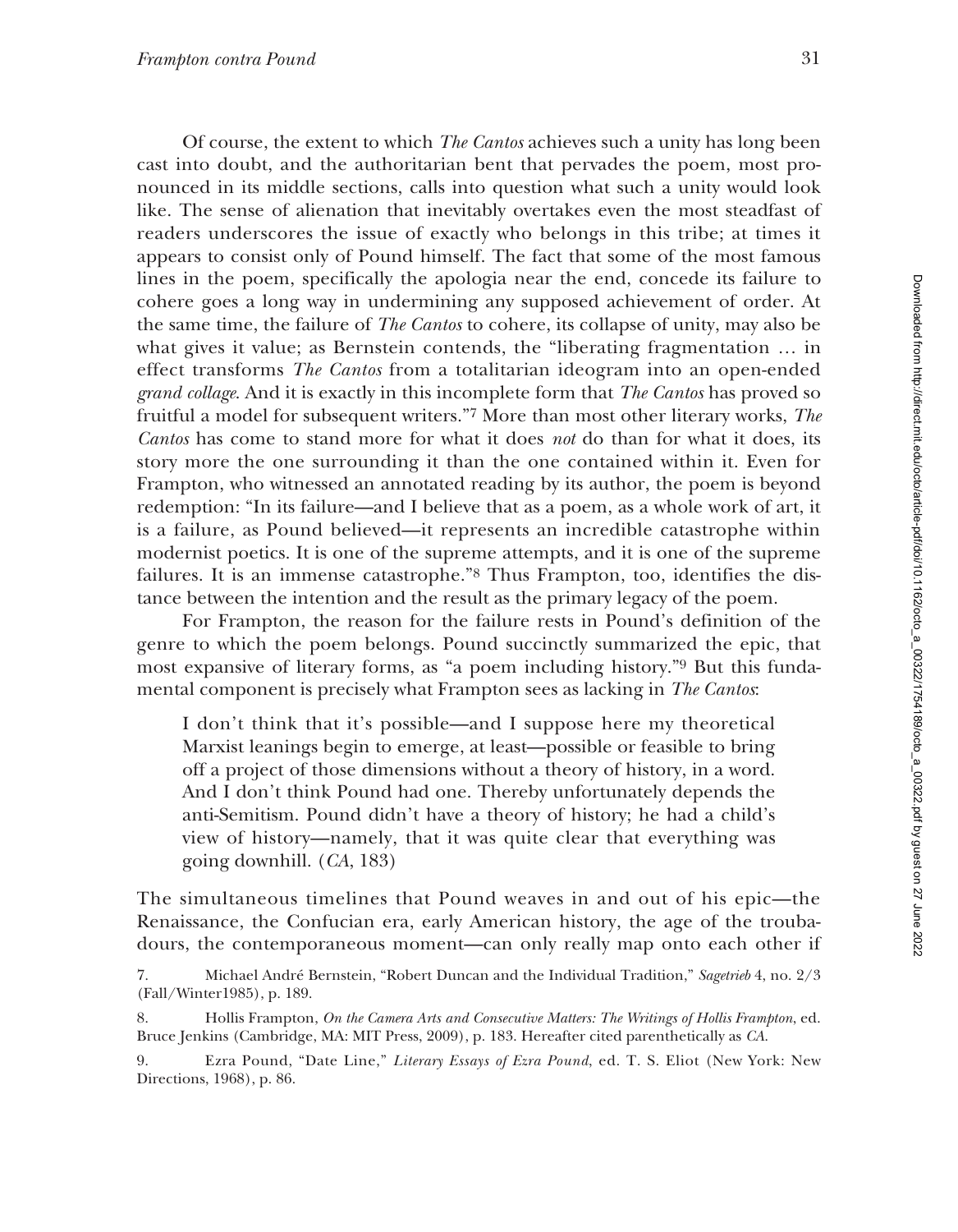one disregards specific historical circumstances. Frampton elsewhere speaks of Pound's approach as constituting "the continuous copresence of everything," which necessarily depends on viewing the effects of time and geographical location as negligible.10 If the past epochs that Pound includes in his all-encompassing present are not really past, then they belong just as much to the contemporary scene as any current event. Pound's view of literary criticism further emphasizes his belief that the past only matters in terms of the present: The work of the critic, he maintains, is "analogous to that which a good hanging committee or curator would perform in a National Gallery or in a biological museum. The ordering of knowledge so that the next man (or generation) can most readily find the live part of it, and waste the least possible time among obsolete issues."11 This pragmatic belief in criticism's raison d'être hints at self-effacement: To practice criticism is to lay the groundwork for future critics. At the same time, the remark exhibits a deep skepticism as to history's capacity to do anything but reflect present concerns: The past is inaccessible, the present inescapable. The statement is innocuous enough, but if it is taken to the extreme—as arguably Pound does in his epic—a congruence begins to emerge between this sort of anti-theory of history and fascism's simultaneous nostalgia for a mythic origin to support its radical overhaul of present conditions.<sup>12</sup>

Frampton never directly links his own unique conception of history to his belief that Pound's inability to conceive of a viable theory of one resulted in the faulty underpinnings of *The Cantos*. Yet Frampton's numerous essays that take up the subject convey his desire not to err as his predecessor had, and instead to crystallize history as a dynamic, complex process, one that does not necessarily lend itself to the imperatives of the present. Frampton sets himself the task of theorizing history in this manner when discussing Lumière's puzzling claim that "the cinematograph has no future."13 What could be taken as an ironic lack of foresight from one of cinema's inventors Frampton instead interprets as a call to historicize: "Until such a time as there is a past of some sort—a history furthermore, of some sort—a past which has been examined, has been subjected to a critical, a theoretical analysis, there can be no future, because there is no apparatus for prediction and extrapolation" (*CA*, 180). Frampton's entreaty for a rigorous historicism, one based in both critical and theoretical traditions, presents itself as a possible remedy to Pound's ramshackle approach.

10. Hollis Frampton and Peter Gidal, "Interview with Hollis Frampton," *October* 32 (Spring 1985), p. 100.

11. Ezra Pound, "Date Line," p. 75.

12. David Barnes makes this point in "Fascist Aesthetics: Ezra Pound's Cultural Negotiations in 1930s Italy," *Journal of Modern Literature* 34, no. 1 (Fall 2010), pp. 19–35.

13. Quoted in Frampton, "For a Metahistory of Film: Commonplace Notes and Hypotheses," *Camera Arts*, p. 131.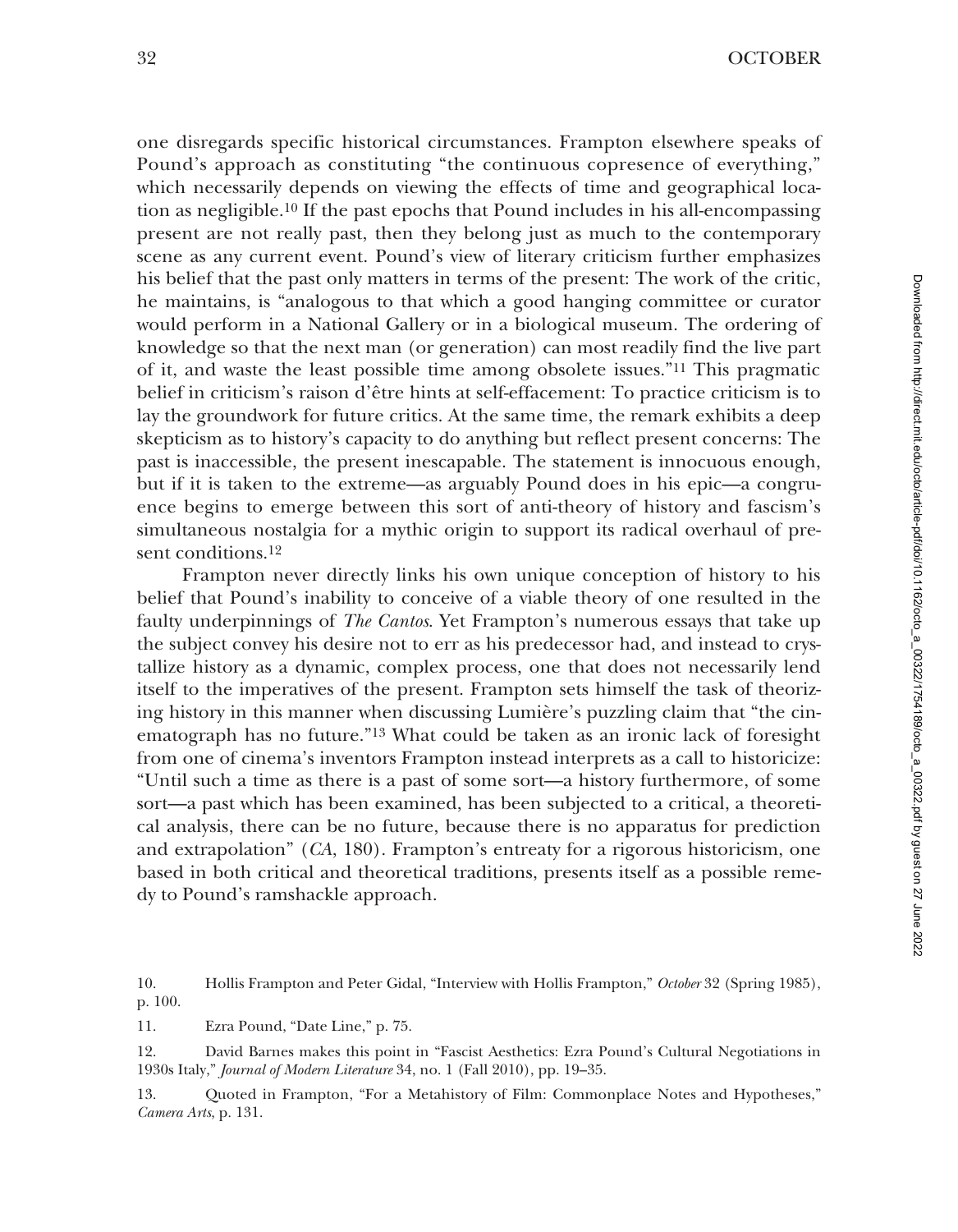# *Film History as Metahistory*

To call Frampton a rigorous historicist does not mean that he practices history in any conventional way. Idiosyncrasy, a defining trait of all his essays, which often include the adoption of personae like Robert Browning or Jorge Luis Borges, is at the core of his historical project. His 1971 essay "For a Metahistory of Film" contains his most sustained and irregular consideration of the topic. He distinguishes between, on the one hand, the historian of cinema, who "faces the appalling problem," the impossible task, of accounting for every frame of all extant feature films; and, on the other, the metahistorian, who invents a tradition, who brings into focus "a coherent wieldy set of discrete monuments, meant to inseminate resonant consistency into the growing body of his art" (*CA*, 136). The historian searches for order; the metahistorian forges it. Whereas Pound's solution to the problem of abundance depended on a palimpsestic meshing of separate eras into one, Frampton seems to take a cue from T. S. Eliot's "Tradition and the Individual Talent," wherein the present enters into a matrix of relations with the past to create an altogether new network of arrangements. The metahistorian, moreover, does not privilege feature films above other forms, as does the historian, but considers "instructional films, sing-alongs, endoscopic cinematography, and much, much more" (*CA*, 136). Anything recorded onto celluloid is fair game for the metahistorian, who navigates such excess in order to put together patterns of meaning.

In what resembles a filmic equivalent of the Borgesian infinite library, Frampton posits an infinite cinema that will occupy the attention of the metahistorian:

A polymorphous camera has always turned, and will turn forever, its lens focused upon all appearances of the world. Before the invention of still photography, the frames of the infinite cinema were blank, black leaders; then a few images began to appear upon the endless ribbon of film. Since the birth of the photographic cinema, all the frames are filled with images. (*CA*, 134)

And yet, in the same essay, having conceived of this never-ending filmstrip, he also proclaims the death of cinema. According to Frampton, the cinema belongs to the "Age of Machines," which has now ended, rendering the cinema obsolete (*CA*, 136). Paradoxically, it is only by turning the cinema into a relic of a bygone era that the metahistorical goal of fathoming the sum total of all recorded images can be achieved. Frampton concludes the essay by saying he "glimpse[s] the possibility of constructing a film that will be a kind of synoptic conjugation of such a tour—a Tour of Tours, so to speak, of the infinite film, or of all knowledge, which amounts to the same thing" (*CA*, 138). This glimpse is the germ of *Magellan*, Frampton's attempt not to produce the infinite cinema but to conduct a voyage *by way of* it and, in doing so, compose a metahistory for film.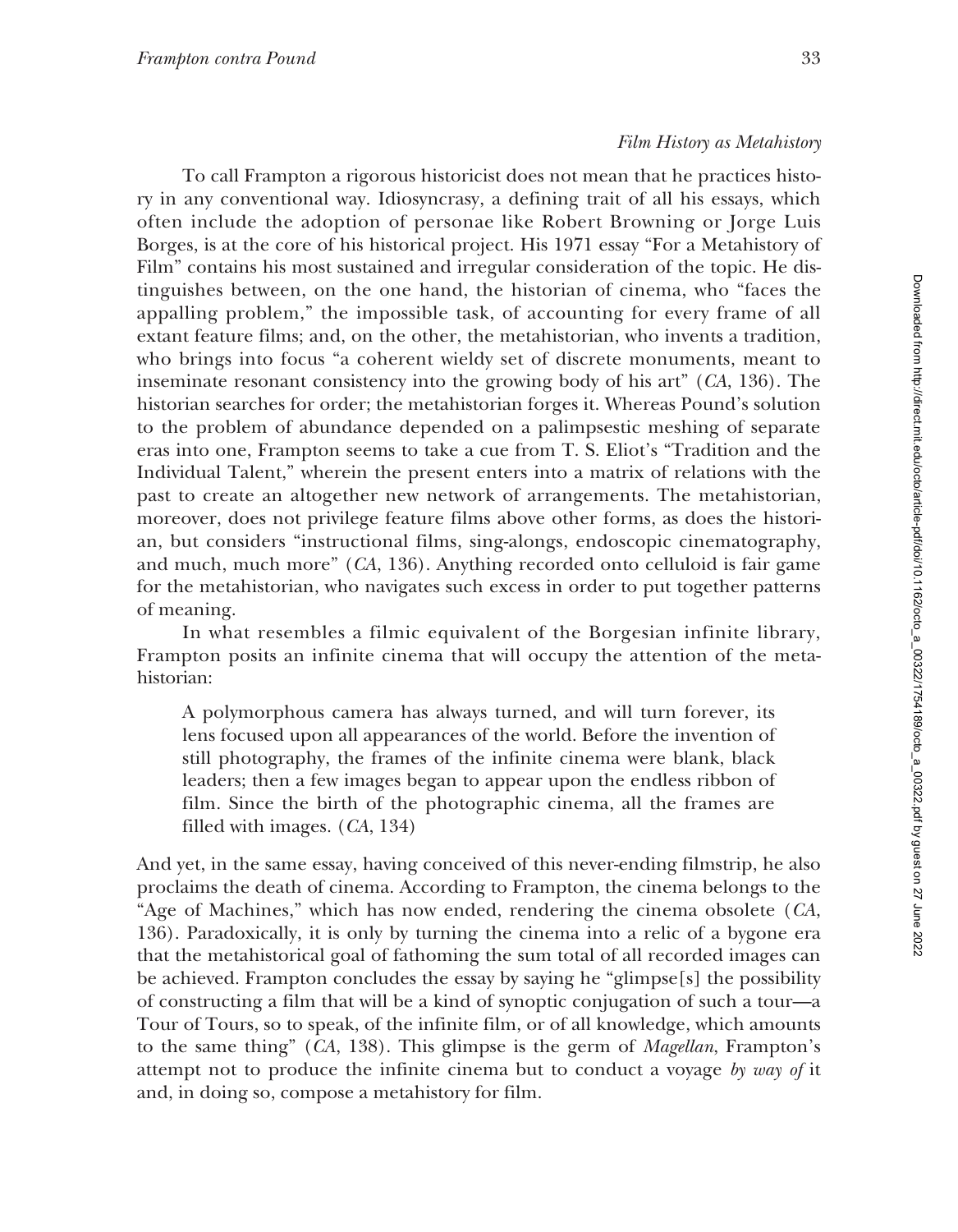## *A Film Outside of Film*

*Magellan* is metahistory in action. Brian Henderson describes this massive work as "at once a cycle of films and one large cyclic film."14 These cycles within a larger cycle suggest a calendrical form, which Frampton planned to reinforce by showing a segment or two each day of the year. The section entitled *Birth of Magellan* covers the last two days of the annual cycle; *Straits of Magellan*, 720 oneminute films (with two projected per day), spans the majority of the twelve months; *Death of Magellan* screens at the start of the New Year; finally, a series of Frampton's old films shows on the equinoxes and solstices as well as the filmmaker's birthday. He completed only eight hours of the planned thirty-six before his early death. Despite being only one-quarter complete, *Magellan* has been subject to a number of critical accounts. In fact, its very incompleteness—the sheer implausibility of ever finishing such an ambitious undertaking—seemed to be part of the work itself. Frampton would express both the impossibility and the necessity of reaching the end of it, sometimes in a single utterance: "This is something that will never transpire. Although, of course, I will do it eventually."<sup>15</sup> These paradoxical qualities—the improbable and the inexorable aspects of its realization—reflect the same contradiction inherent in its source: the unfathomability of circumnavigation prior to Magellan and the inevitability of its happening in due course.

Yet Frampton stressed that, compared to the precedent set by unfinished literary epics, film lacks any such model of incompleteness:

I cannot in the same sense assume the existence of film . . . film has not thus far achieved levels of organization that are in any means comparable with literature, and especially, I think it has not constituted itself as a mode of production on the one hand or a field of cultural potentialities on the other such that it can contain the large work. This is film outside of film, for the most part. So that I'm not interested nearly so much in performing a special task within film as I am of, not seeking, but redefining the boundaries of filmic discourse. So that my worries aren't the same as they would be if I were, for instance, writing a 1,000 page novel. I worry about other things, like, for instance, am I totally haywire? Seriously. Am I going to finish this goddam thing? You see, this is a serious problem. If you don't finish an epic poem it is a more or less magnificent ruin. *The Canterbury Tales* … *The Cantos* … This I probably have got to finish or have blown the whole thing, in my own mind, since it has the problem of establishing its own context.16

14. Brian Henderson, "Propositions for the Exploration of Frampton's *Magellan,*" *October* 32 (Spring 1985), p. 135.

15. Hollis Frampton, interview with Robert Gardner, *Screening Room,* January 1977, https://www.kanopystreaming.com/product/screening-room-hollis-frampton.

<sup>16.</sup> Hollis Frampton, "St. Hollis (Part 2)," interview with Henry Hills and David Gerstein, *Cinemanews* 3/4 (September 1978), p. 15.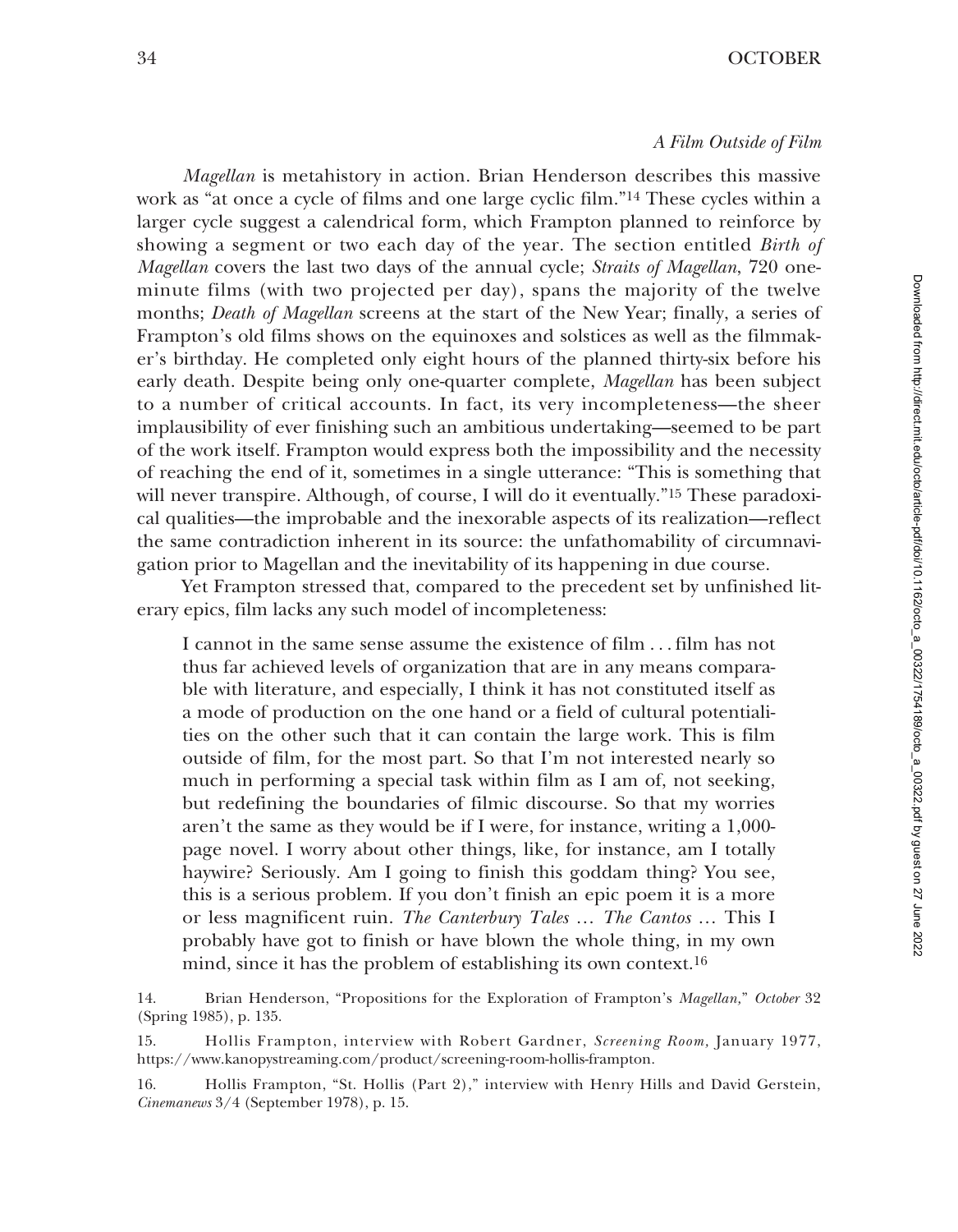Such a claim would appear to consign *Magellan* to oblivion. The instances of metahistory that the fragments of *Magellen* do contain, however, constitute enough of a foundation to justify the work of analysis. And if we are to take Frampton at his word, that *Magellan* is a film outside of film, then the question arises: What is it inside of, where does it belong? An example towards the beginning of *Magellan* will demonstrate how Frampton enacts metahistory in three contexts—Odyssean, sculptural, and archival—that stand in contradistinction to Pound's own use of them in *The Cantos*.

### *A Cinematic Circumnavigation*

*Magellan* opens with the sounds of an orchestra tuning up and images of a lightning storm, insinuating itself into an incipient, primeval setting. After this prelude, it cuts between a scene from a contemporary wedding and a piece of film's early history, *A Little Piece of String* (1901). In the wedding video, the spatial arrangement of those in the frame resembles that of *String*. The groom stands to the left of the bride as another woman holds the fabric of the dress's train. The latter clip presents a visual gag on politeness. A young man and young woman converse while a second man notices a string dangling from the woman's clothing. He pulls it until eventually, to his embarrassment, the woman's dress falls apart. The juxtaposition of these clips in *Birth of Magellan* suggests not only that the display of sexuality has been integral to the medium since film's conception but also that the medium itself is a form of striptease in its promise to reveal what it cannot actually deliver. It is thus a proper initiation for a film based on a voyage around the world that contains zero images of such.



*Hollis Frampton.* Birth of Magellan: Cadenza I*. 1977–80. © Estate of Hollis Frampton.*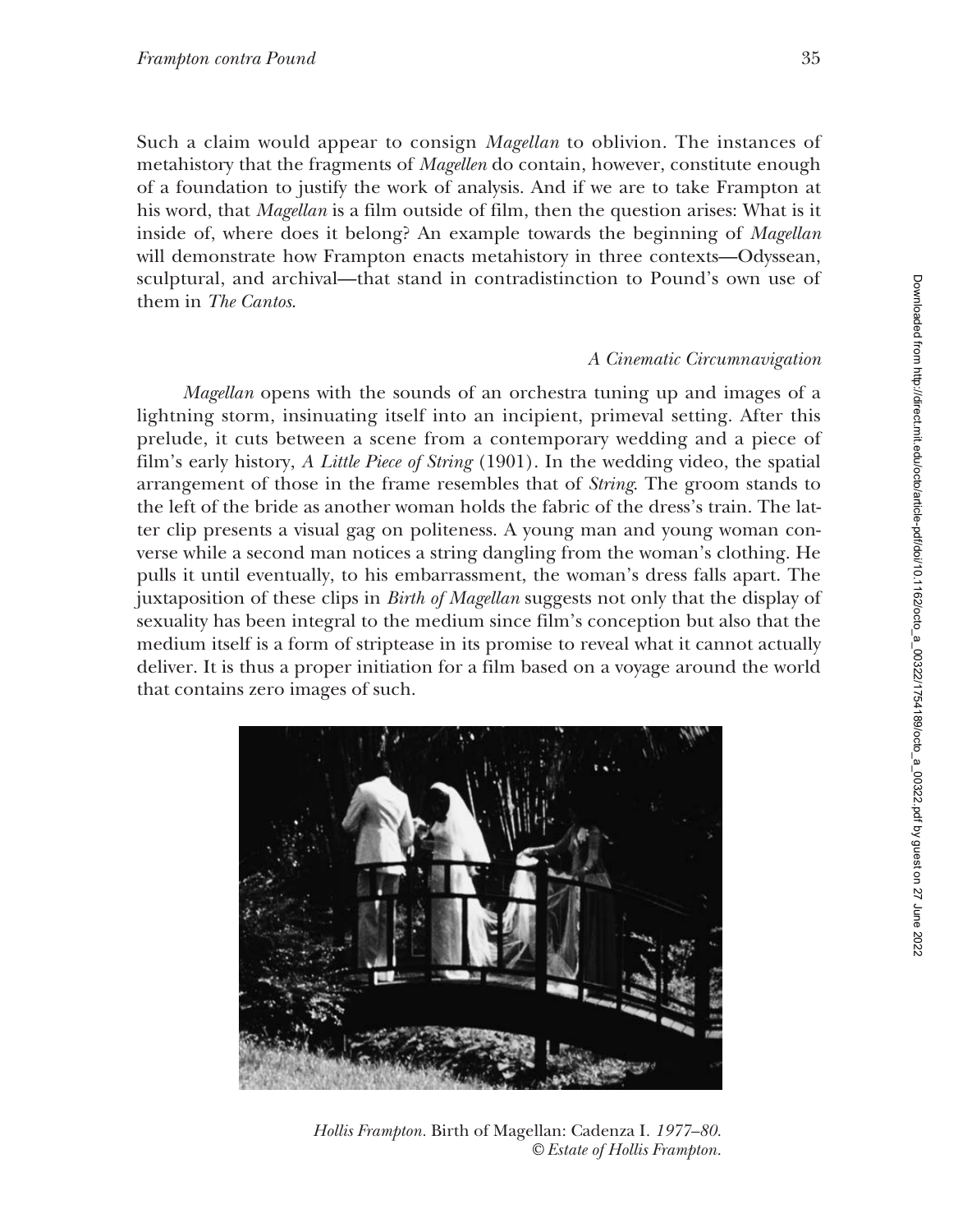

*Frampton.* Birth of Magellan: Cadenza I*. 1977–1980. © Estate of Hollis Frampton.*

A beginning that enacts a return to origins can also be found in *The Cantos*, but the discrepancy between these returns intimates that Frampton and Pound are conducting two different types of voyages. While Pound stated that "all poetic language is the language of exploration," beginning *The Cantos* with a translation of Homer imbues the epic with the feeling that everything has been preordained and has, in a sense, already transpired: "The ocean flowing backward, came we then to the place / Aforesaid by Circe."17 The caesura gives the line an antiquated meter, reinforcing its rearward motion by melding echoes of old English verse with the content of Greek epic. The metrical inversions swim against the flow of the line so that the meter inhibits the verse's progression just as much as it propels it forward. When Odysseus then encounters the shades of his former crew members, this brief surfacing of the underworld makes plain that Pound's odyssey embarks with multiple acts of excavation.

In contrast to *The Cantos* beginning in retrograde, Frampton establishes an orientation of immediacy to his source material. The most important primary document on Magellan's voyage is the journal kept by the passenger Antonio Pigafetta, who "was a close observer and a scrupulous recorder, often writing in his ever-present notebook during the actual occurrence of events."18 Frampton

<sup>17.</sup> Pound, "Vorticism," *Early Writings*, p. 285. Ezra Pound, *The Cantos of Ezra Pound* (London: Faber and Faber, 1975), p. 3.

<sup>18.</sup> Herman W. Liebert, "Foreword," in Antonio Pigafetta, *Magellan's Voyage: A Narrative Account of the First Circumnavigation*, trans. and ed. R. A. Skelton (New Haven: Yale University Press, 1969), p. xi.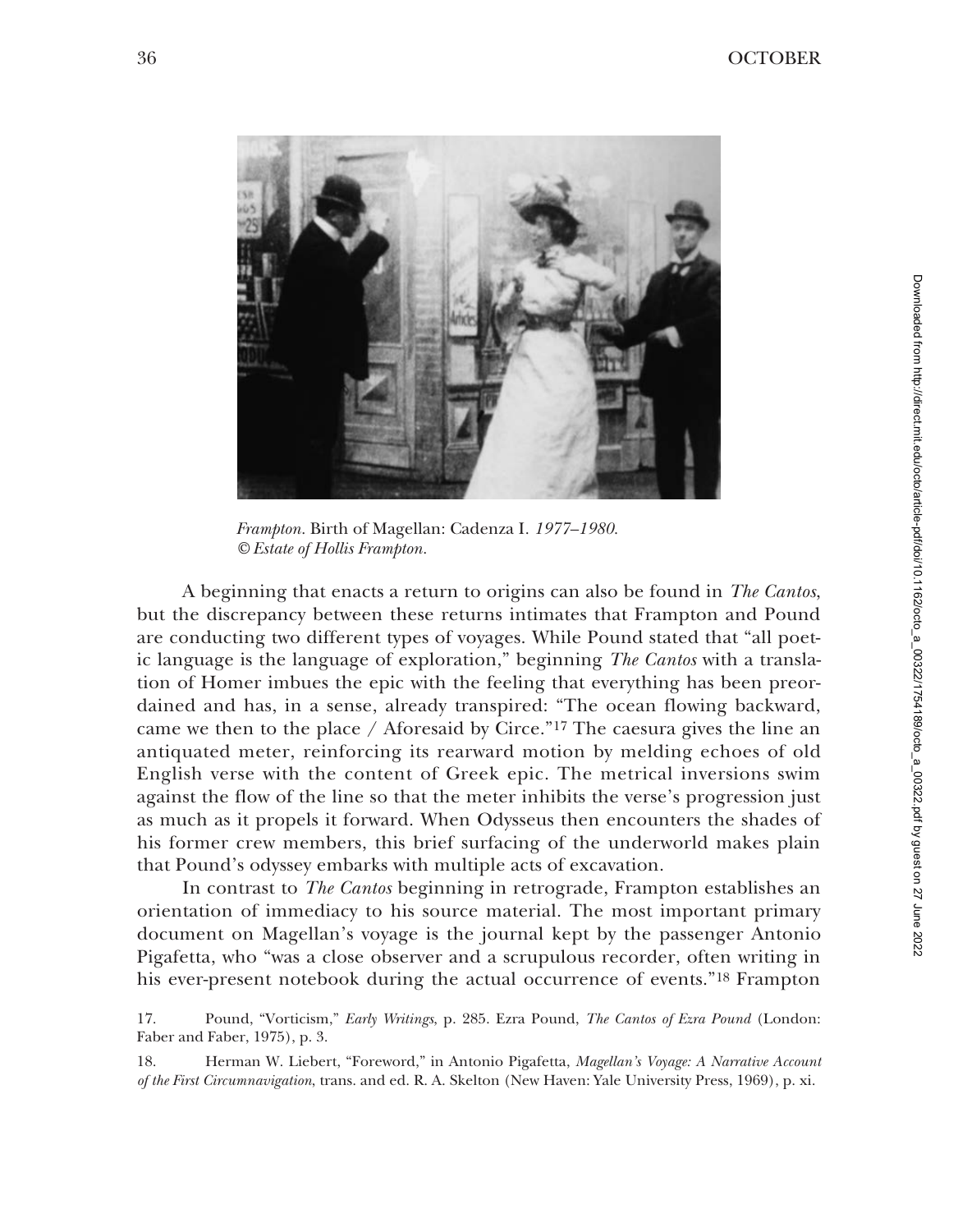reconceptualizes the activity of viewing in light of Pigafetta's style of transcription, an essential fact of which is its indiscrimination of subject matter written in the moment in which the experience transpires. He wrote down anything and everything—from observations on the climate and geography of where they made landfall to records of the ship's navigational coordinates, from descriptions of the customs and dress of the peoples they encountered to the attempted mutiny of his shipmates and the death of Magellan in battle. Frampton draws an underlying connection between this scrupulous record-keeping and the manner in which the earliest films were made; namely, a camera operator would load a reel of film and start recording until the reel ran out. The defining feature of this early technology is that too much would be recorded: Whatever happened to pass in front of the lens, however extraneous or insignificant, would go into the film. Like Pigafetta's all-inclusive note-taking, the incidental details are just as relevant as anything else.

This model of spectatorship based on a record of seafaring exploration establishes a new set of relations to film. As Frampton explains it, the experience of the film viewer blends with that of the filmmaker.19 The calendrical form of *Magellan* turns watching into a daily, ordinary task like any other part of one's routine. Indeed, Pigafetta's journal makes it clear that exploration has its own routinized operations. At every port, Pigafetta follows a checklist of details to give an account of the location and its inhabitants, making the unfamiliar familiar by compiling standardized information. For Frampton's spectator, the images stand in for the uncharted waters that the film attempts to navigate. The metaphor of circumnavigation contextualizes each scene, inviting the spectator to look at the opening clip of the wedding, for example, as though seeing a ceremony such as this for the first time. Frampton correlates a spectator's disposition toward the image to an explorer's inclination for the unknown. And because Magellan's voyage ultimately circles back on itself, returning to its original point of departure and encompassing the entire Earth, the ever-present implicit question throughout *Magellan* is, How does each of its constituent parts fit into all of film, into the infinite film that it approaches? Crosscutting between *A Little Piece of String* and footage from a wedding implies a genealogy from the medium's beginning until the contemporary era, a study in contrasts not only of film at different moments in history but also of courtship, attitudes toward sexuality, gender roles, dress, entertainment, and so on—numerous cultural customs and norms that reincarnate the spectator as traveling diarist.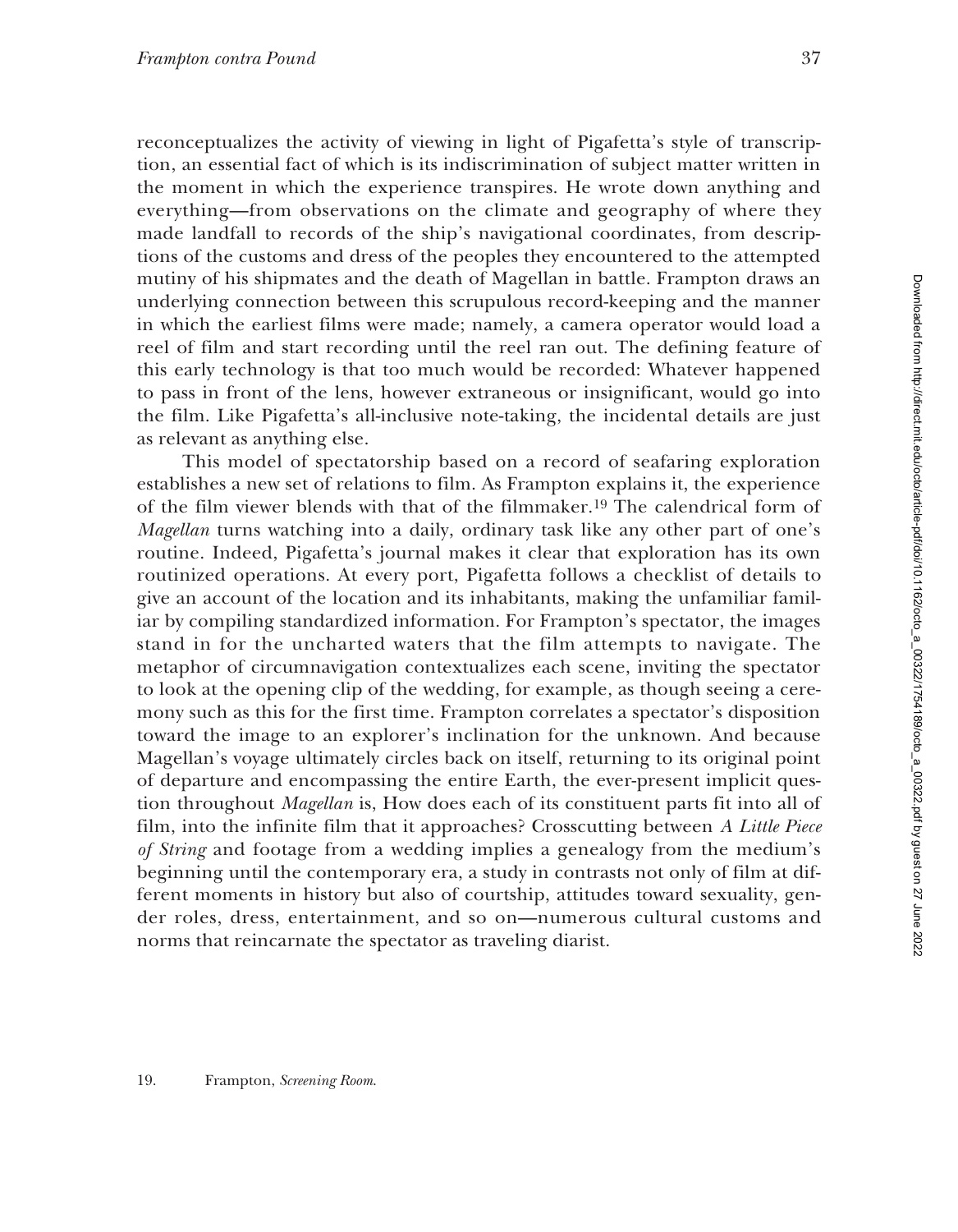The second context to which the opening of *Magellan* belongs is sculptural. In discussing the initial juxtaposition of clips, Michael Zryd contends:

Material from the point of origin of cinema is not valued for its own sake (Frampton does not share certain archivists' fetishization of early film). In fact, in itself, *A Little Piece of String* is "idiotic." The metahistorian searching for the quintessence of early film is faced with its "infantile" rawness. However, by appropriating *A Little Piece of String*, segmenting and intercutting it, and placing it within the larger conceptual framework of *Magellan*, Frampton transforms its slim narrative into a grand metaphor. This metaphor doubles back to ironize the grandeur of its correlative, the already self-ironic Duchampian modernist masterwork [*The Bride Stripped Bare by Her Bachelors, Even*] it echoes.20

Frampton, who once quipped, "If Ezra is my father, then Rrose [Duchamp] is my mother," positions *Magellan* outside of film and inside sculpture by means of montage.21 Duchamp's sculpture also appears to enact a fusion of frames. The structure stands nearly nine feet tall with its two large glass panes. The top "frame" contains the mechanical bride with a cloud-like shape trailing behind her, which Duchamp described as a "cinematic blossoming" of a halo or the Milky Way.22 Below, nine suitors and their chariot make up the bachelor machine, along with nearby farming equipment including a mill and grinder. This montage of glass panes separates "the mass-produced readymade from the readyfound."23 The inclusion of objects such as a comb, wheel, and shovel (the readymade) and the amalgamation of assorted materials (the readyfound) resemble Frampton's integration of stock wedding footage with the found film from the turn of the century. In addition to the overlap of procedural method, Frampton and Duchamp see eye to eye in how they want the spectator to engage with their work. Duchamp's gendering of the mechanical gears and levers of this primal agricultural apparatus gives some indication of how it would operate, but in its unanimated and, like *Magellan*, unfinished state, the spectator is left to imagine "the throbbing energy of this robotic world."24 Frampton follows Duchamp's claim that he "attaches even more importance to the spectator than to the artist" and takes it even further by offering "the spectator the possibility of a posture that's so active in relation to the

23. Ibid.

24. Richard Hamilton, "The Green Book," in Duchamp, *The Bride Stripped Bare,* n.p.

<sup>20.</sup> Michael Zryd, "History and Ambivalence in Hollis Frampton's *Magellan*," *October* 109 (Summer 2004), p. 141.

<sup>21.</sup> Quoted in Ragona Melissa, "Hidden Noise: Strategies of Sound Montage in the Films of Hollis Frampton," *October* 109 (Summer 2004), p. 116.

<sup>22.</sup> Marcel Duchamp, *The Bride Stripped Bare by Her Bachelors, Even,* trans. George Heard Hamilton (New York: Percy Lund, Humphries and Co., 1960), n.p.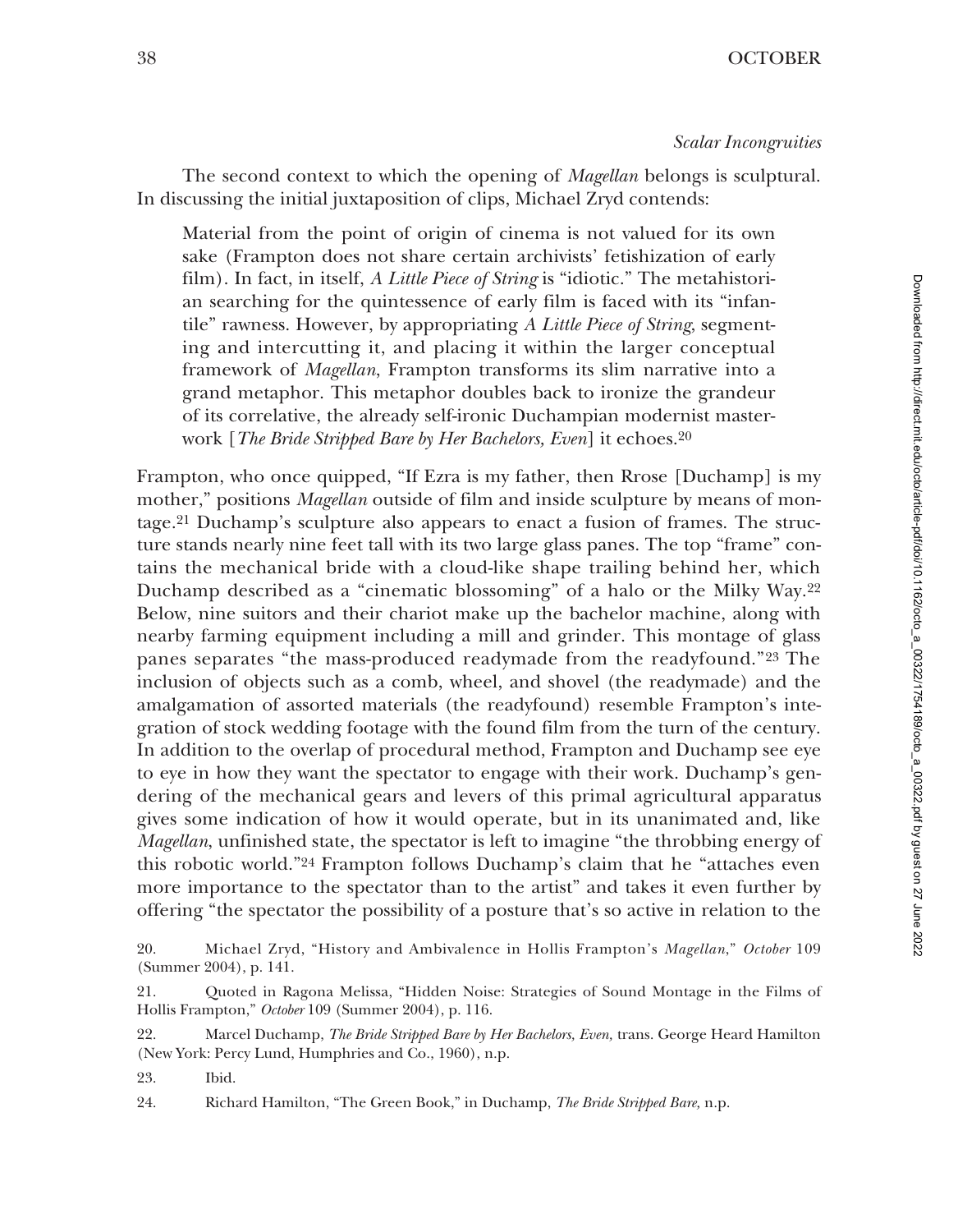work that it borders on the utopian or is utopian" (*CA*, 235). In regard to either the *Bride* or *Magellan*, the spectator must consult each's corresponding documents, be they the clutter of notes in Duchamp's *The Green Box* or Pigafetta's journal and Frampton's essays. Both works use textual forms to supplement their visual ones, entrusting the spectator to envision an ensemble.

Yet, even with the substantial scale of Duchamp's sculpture, an incongruity remains between its size and the forty-foot screen that Frampton intended to project his film onto. Frampton's outsized proportions hint at a tension in *Magellan* between the notions of grandeur that exploration elicits and the imperialistic consequences of such an odyssey. Mark McGurl has recently argued that problems of scale can give rise to the colonial drive to assert mastery by reining in disproportion. McGurl's most prominent example is Robinson Crusoe's reaction to finding a footprint larger than his own on the island. The inner turmoil caused by such a contrast in scale "won't be fully quieted until Robinson takes virtual colonial possession of the racial other who is Friday and everything is adequately, realistically explained to his satisfaction, the small triumphing over the large."25 The same could apply to the events that transpired on the southernmost tip of the Americas during Magellan's voyage. Pigafetta relates how they encountered people whom he describes as "Patagonian giants" and how Magellan tricked two of them, chaining them and taking them captive on one of the ships. They were to be presented to the Spanish royalty upon their return, but they died in transit. This abduction exemplifies the symbolic import of the first circumnavigation as a proclamation of supremacy over the Earth's boundary, a claim to dominion over the horizon itself and a foundation for European colonial rule.

That Magellan's voyage was not without a sordid underbelly was not lost on Frampton. If the disparity between screen and sculpture evokes colonial conflict through its scalar incongruity, the middle portion of the film, *Straits of Magellan*, confronts it head-on. This section's title locates it in the site of the kidnapping of the "Patagonian giants" by Magellan. Frampton shot a number of sections from *Straits* in a steel mill, capturing sprays of sparks and glowing embers, thereby locating this section in an inferno-like underworld. One clip jumps aboveground and shows a boy holding a frog caught on a fishing line immediately in front of the lens. The proximity of the boy to the camera magnifies his stature; he dwarfs even the house in the background. In speaking about this clip, Frampton said, "The frog looks so much like a little man that then the scale of the little child is magically changed."26 The scene undoubtedly has a playfulness to it in how it upends spatial perception, and perhaps exemplifies what McGurl identifies as the role of giants in literature, which is to teach children how to understand themselves in relation to larger objects, including giant-sized adults, by converting "a primary human cognitive developmental necessity into an aesthetic structure of mobility

25. Mark McGurl, "Gigantic Realism: The Rise of the Novel and the Comedy of Scale," *Critical Inquiry* 43, no. 2 (Winter 2017), p. 411.

26. Frampton, *Screening Room*.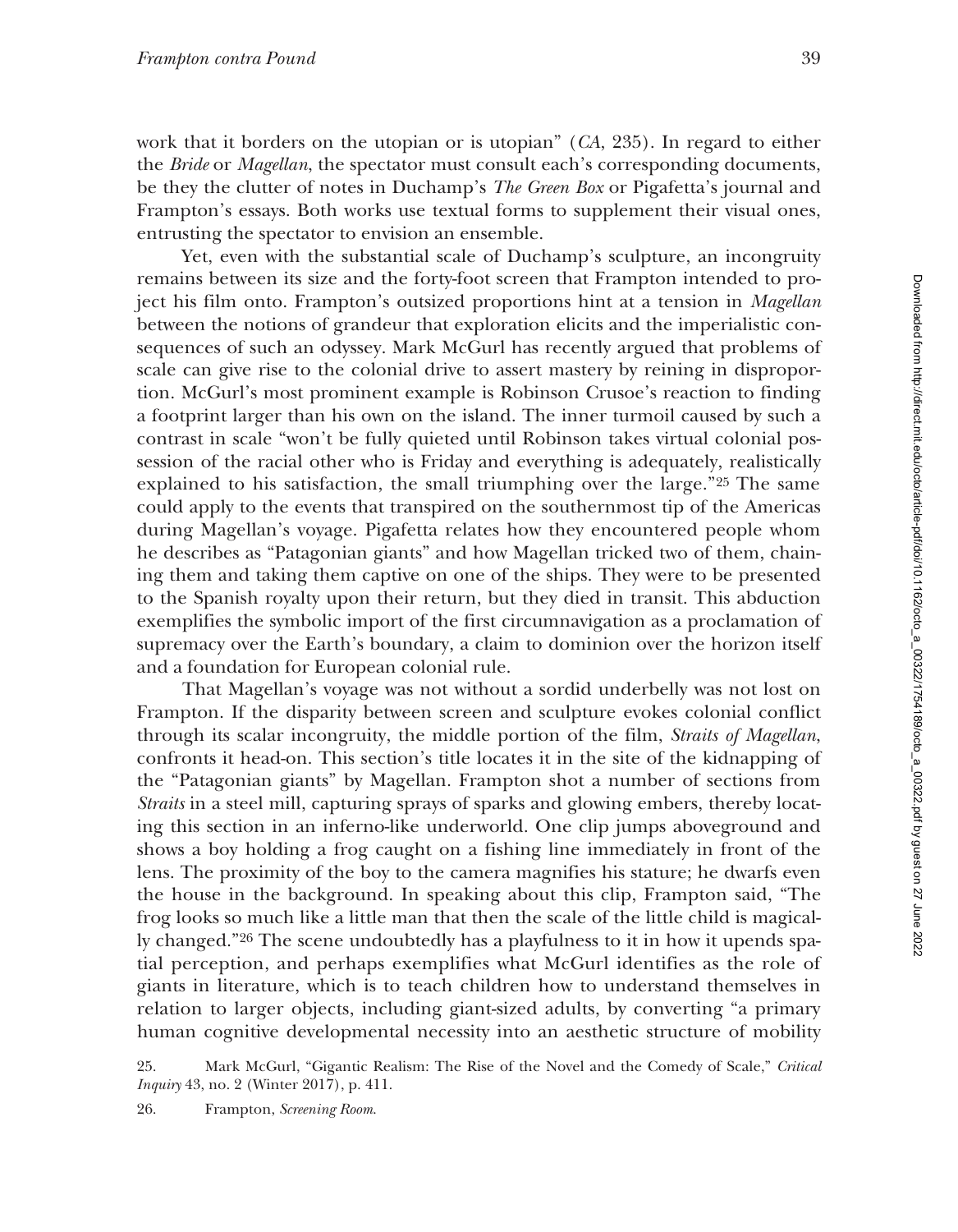

*Frampton.* Straits of Magellan. *1974. © Estate of Hollis Frampton.*

and mastery, *the pleasure of measure*."27 When confronting larger-than-life figures this child who morphs into "a mighty hunter," for example—the audience must adjust, expending cognitive effort on what, before becoming automatic, had to be learned in infancy. This temporary regression to the state of childhood inevitability carries with it some delight. Yet the role reversal doubles as a reenactment of Magellan's seizure of the indigenous couple, the colonial other represented here as subhuman from the perspective of Magellan and his crew. Frampton also spoke of this scene as his "one-minute horror movie," and however glib he might have been, the implication is nevertheless present that it critiques the colonial project as the manifestation of infantile urges, as signaling a sort of arrested development that insists on the diminishment of the physiques of others as compared to the colonizers.

Pound, too, evokes the dynamics of sculptural dimensions by pitting mismatches of scale against each other, most memorably in the much-analyzed "magic moment" of Canto 81 in *The Pisan Cantos*. George Kearns encapsulates the arc of this canto as a movement "from egotism (me, *my* life), through participation in traditions of craft and song, to humility and a sense of the prisoner's true scale within nature."28 It is in the third division of the canto that the poet-prisoner speaks the line "The ant's a centaur in his dragon world."29 The amplification of

27. McGurl, "Gigantic Realism," p. 414.

28. George Kearns, *Guide to Ezra Pound's* Selected Cantos (New Brunswick: Rutgers University Press, 1980), p. 159.

29. Pound, *The Cantos*, p. 521.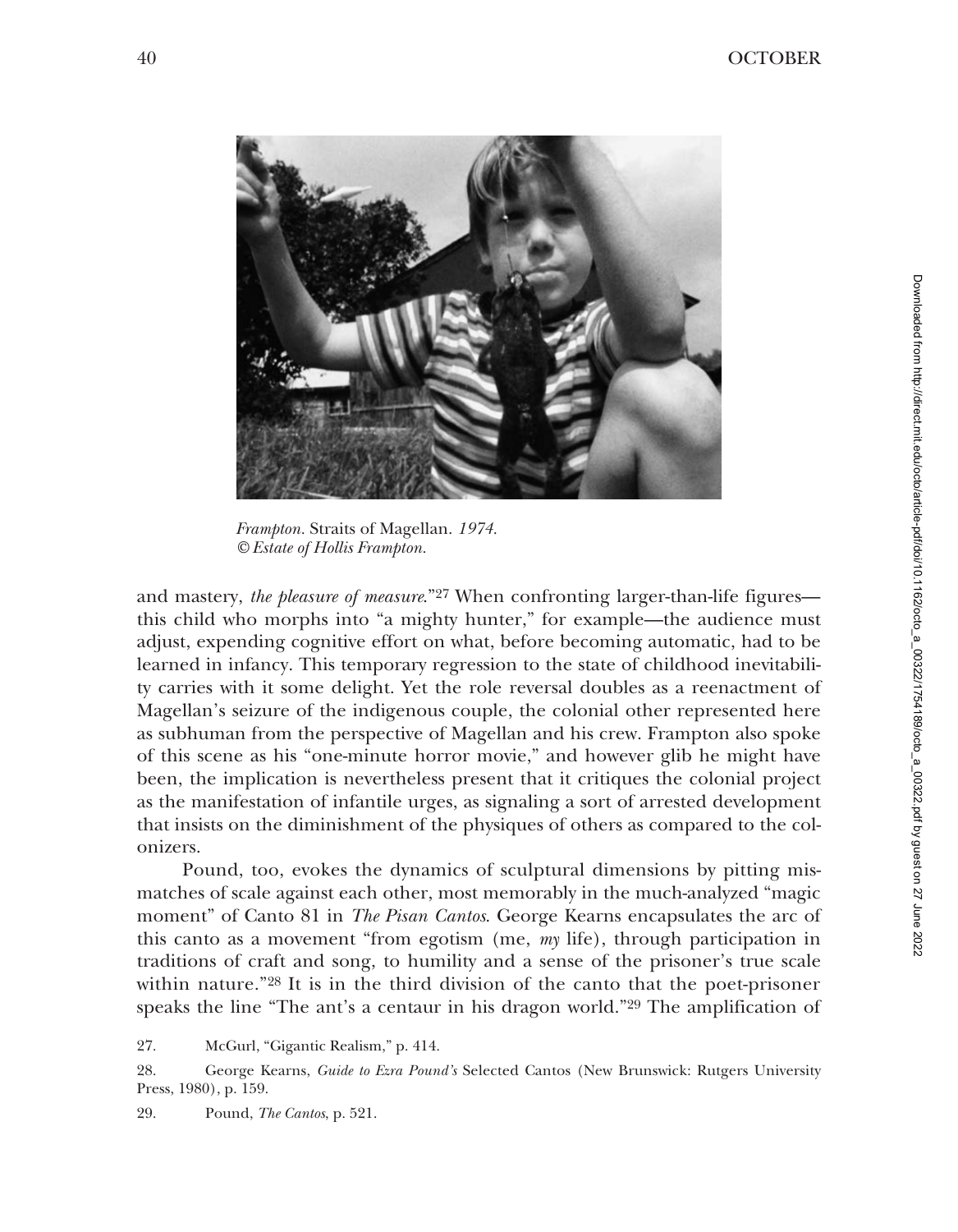the micro-creature is startling in itself, but the unspoken other side of the equation forms a picture of an utterly humiliated poet, lying on the ground and looking up in awe at an insect. This line of pentameter, mostly iambic, goes against the poet's earlier declaration that he would break lines such as these. Despite speaking of disproportionality, this orderly line defies the poet's riotous intentions toward the traditional lyric and humbles him in the process. A few lines down, the poet reflects on his insight into the inversion of sizes: "Learn of the green world what can be thy place  $/$  In scaled invention or true artistry."<sup>30</sup> Compared to the monosyllabic words in the first half of the sentence, the two trisyllabic words contract the length of the second line, enacting the scalar diminution that the poet himself undergoes. Although these lines have also been read as an entrenchment of Pound's aggressive defiance—*thy* could address the Allied nations just as easily as Pound himself—they nevertheless convey that he at least contemplated the implications of proportionality via poetics.31 The famous refrain that follows, "Pull down thy vanity  $\ell$  I say pull down," continues to deflate the ambiguous addressee. While Pound's repentance or defiance is uncertain, the stylistic virtuosity of the canto suggests that Pound also takes some *pleasure in measure*. Where Frampton and Pound depart from each other in their respective use of scalar incongruity is thus less in the possible critiques that they both levy but in how they locate the pleasure of their craft. For Frampton, it's a medium-intrinsic property—the screen enlarges bodies that in turn make the spectator feel small—while Pound simultaneously presents a lowly self-image while elevating the register to its highest lyrical potential, effecting an aestheticized grandeur in its virtuosic display.

## *Out of the Archive*

Michael Zryd's view that the metahistorian aims not to fetishize but to recontextualize early cinema captures an essential characteristic of Frampton's attitude toward archival material. Frampton made this point more or less when he said there is nothing within "the structural logic of the filmstrip that distinguishes 'footage' from a 'finished' work," and, consequently, "it may be possible for a metahistorian to take old work as 'footage,' and construct from it identical new work necessary to a tradition" (*CA*, 136). This recourse to the already made owes a debt to the verbatim rewriting of *Don Quixote* by Pierre Menard as imagined by Borges: The context in which Menard composes the facsimile results in an original work despite the fact than an identical work already exists. In this vein, Bruce Jenkins considers the instances in *Magellan* when Frampton reaches into the archive as establishing a "postauthorial understanding of cinema" that derives from the original role of the filmmaker "as recorder *and* presenter inherent in the conceptual and mechanical basis of cinema's own first device, the cinematograph,

<sup>30.</sup> Ibid.

<sup>31.</sup> On this issue, see Peter D'Epiro, "Whose Vanity Must Be Pulled Down?," *Paideuma* 13, no. 2 (Fall 1984), pp. 247–52.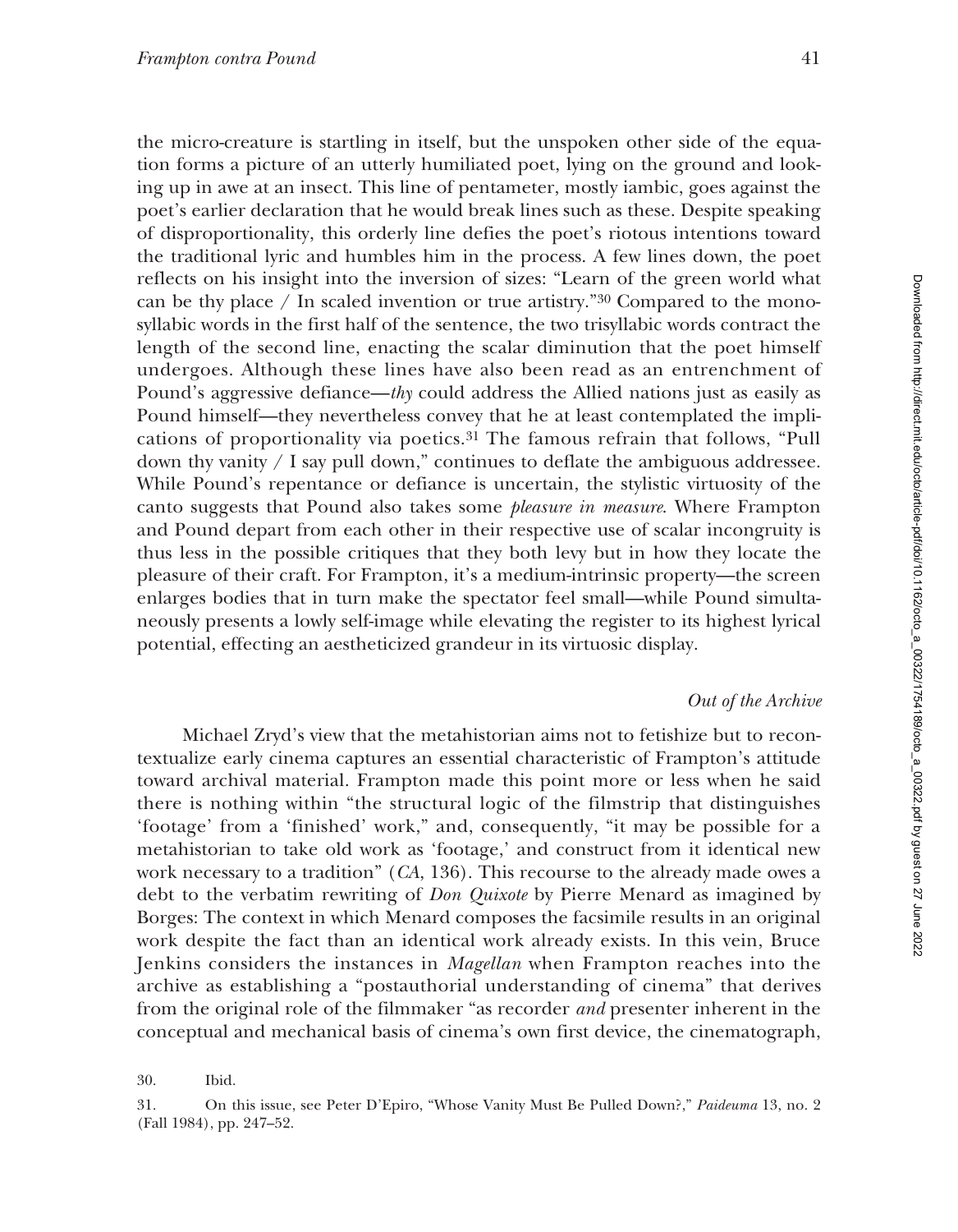which functioned both as camera and projector."<sup>32</sup> Jenkins extends Zryd's observation to suggest not only that Frampton treats the cinema as an archive but also that he treats the antiquated technology as an archive in its own right. Further, it is possible to add another type of archive that Frampton sifts through: his own filmography. The most illustrative example of this case spans Frampton's entire artistic career: He originally intended to use the title *Hapax Legomena* for a volume of poetry but eventually applied it to a series of films that then became part of *Magellan*.33 Frampton's meshing of personal and historical archives ensures that metahistory does not exile biography from its purview.

This propensity to recover an alternative tradition finds one final outlet in film criticism. Frampton pinpointed what, to his mind, was the most underutilized and least understood of all concepts of film theory. Surprisingly, it comes from one of the most canonical of theorists on the subject for which he is most well known: Sergei Eisenstein on cinematic montage. Frampton unearths a forgotten component of Eisenstein's writings, namely, vertical montage. If the influential theory of montage focuses only on images, positing a dialectical relation between sequential frames separated by a cut, vertical montage introduces the element of sound into the equation. It is a concept that Frampton was still experimenting with at the time of his death, but in his writings he stresses the possibilities he envisioned in such a practice: "Vertical montage at least permits—I would suggest, almost enforces—the simultaneous availability of essentially covalent chains of causal linkage of one kind or another" (*CA*, 242). He goes on to give an example in which he introduces the noise of a jackhammer first to the image of a cactus and then to the image of a river. He gives a rundown of the revolving set of associations between image and sound that this produces:

We have, on the one hand, a cactus, which is prickly, irritating, an abrasive thing, set against the pneumatic hammer, which is generally, even in the abrasive sonic environment of the city, a particularly noticeable, inescapable annoyance and interruption, likewise abrasive. On the other, it is also true that the cactus is phallic in form and thereby, because it is spiny, at least moderately sadistic in its implications. And the pneumatic hammer, of course, is a penetrating agency, which disrupts what it penetrates and functions phallically in a painful and destructive way. But then, of course, the image cut crosses the sound cut and one does have something like the gentle image of flowing water. The valence of sound immediately changes entirely. (*CA*, 242)

The vertical montage disrupts the initial sonic-visual equivalence between jackhammer and cactus, switching to a discordant relation between its two modalities.

<sup>32.</sup> Bruce Jenkins, "The Red and the Green," *October* 32 (Spring 1985), p. 91.

<sup>33.</sup> P. Adams Sitney, *Eyes Upside Down: Visionary Filmmakers and the Heritage of Emerson* (Oxford: Oxford University Press, 2008), p. 107.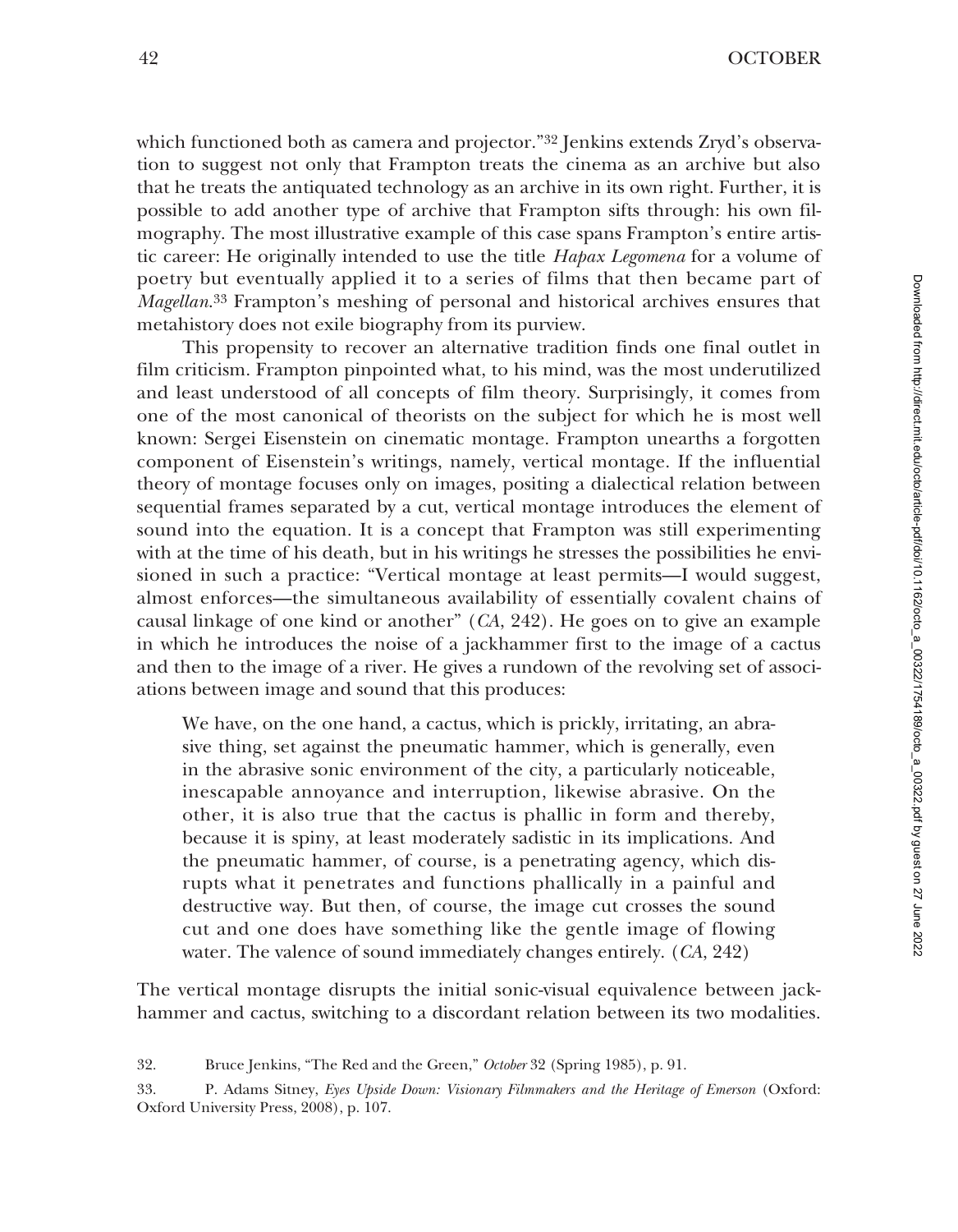In this instance, the inflated masculinity that the first combination presents is exposed as an artifice, representative of what Frampton called "the supreme fiction of film: that we're hearing what we're seeing."34 In moving toward the de-synchronization of sound and image, Frampton seems most interested in undoing unnecessary constraints imposed by the expectations of realism and verisimilitude in commercial film. Resurrecting the overlooked technique of vertical montage demonstrates the task of metahistory: to lay the foundation for a more artistically aware and a more self-conscious tradition of film history.

Critics of Frampton's work have often lamented that he did not have the chance to explore the possibilities of Eisenstein's lesser-known theory further in *Magellan*. Yet the beginning of the film gestures at more potential applications of this added dimension to montage. Whenever Frampton cuts from *A Little Piece of String* to the clips of the wedding, he overlays the sound of applause from an audience. When the bride and groom appear onscreen, sound and image are unwedded from each other. The clapping echoes the atmospheric sounds of rain and thunder in the overture and also anticipates the film's end not only by signaling the cessation of a performance but also by suggesting the thunderclap at the beginning of Joyce's *Finnegans Wake*, to which the finale of *Magellan* pays homage. Thus the soundtrack of *Magellan*, like its calendrical structure, circles back on itself. The recorded applause also subtly brings the two simultaneous performances into relation with each other: the wedding and the cinematic projection. By doing so, Frampton invites the spectator to consider how different types of spectacles determine the expectations of audience behavior, especially the peculiar phenomenon of applauding after a film. The repetition of the applause track poses the question, When applause occurs in a movie theater, whom is it for? Neither the director nor the actors are present to hear it, though it could be understood as approbation sent from afar. Yet, like applause at a wedding that both praises the newly married couple and gives an auditory confirmation that the ceremony was indeed witnessed, this vertical montage hints that in those occasions when the audience members clap for a film, they clap, in part, for themselves as a collective, affirming the communal experience they just shared with one another. This is the sort of action that Frampton wants *Magellan* to inspire in those who view it: to claim a stake in the film and to realize that their role is just as essential to it as his.

Frampton uses the archive to encourage a collaborative effort between the spectator and himself; Pound, by contrast, resorts to it mostly in order to barricade himself within, especially when facing the precarious situation of being imprisoned in an outdoor cage at a U.S. military detention center during the composition of *The Pisan Cantos*. Moreover, Frampton encourages spectatorial participation by breaking the unity of image and sound; Pound, by contrast, in his moments of greatest distress strives against the overwhelming discord to find a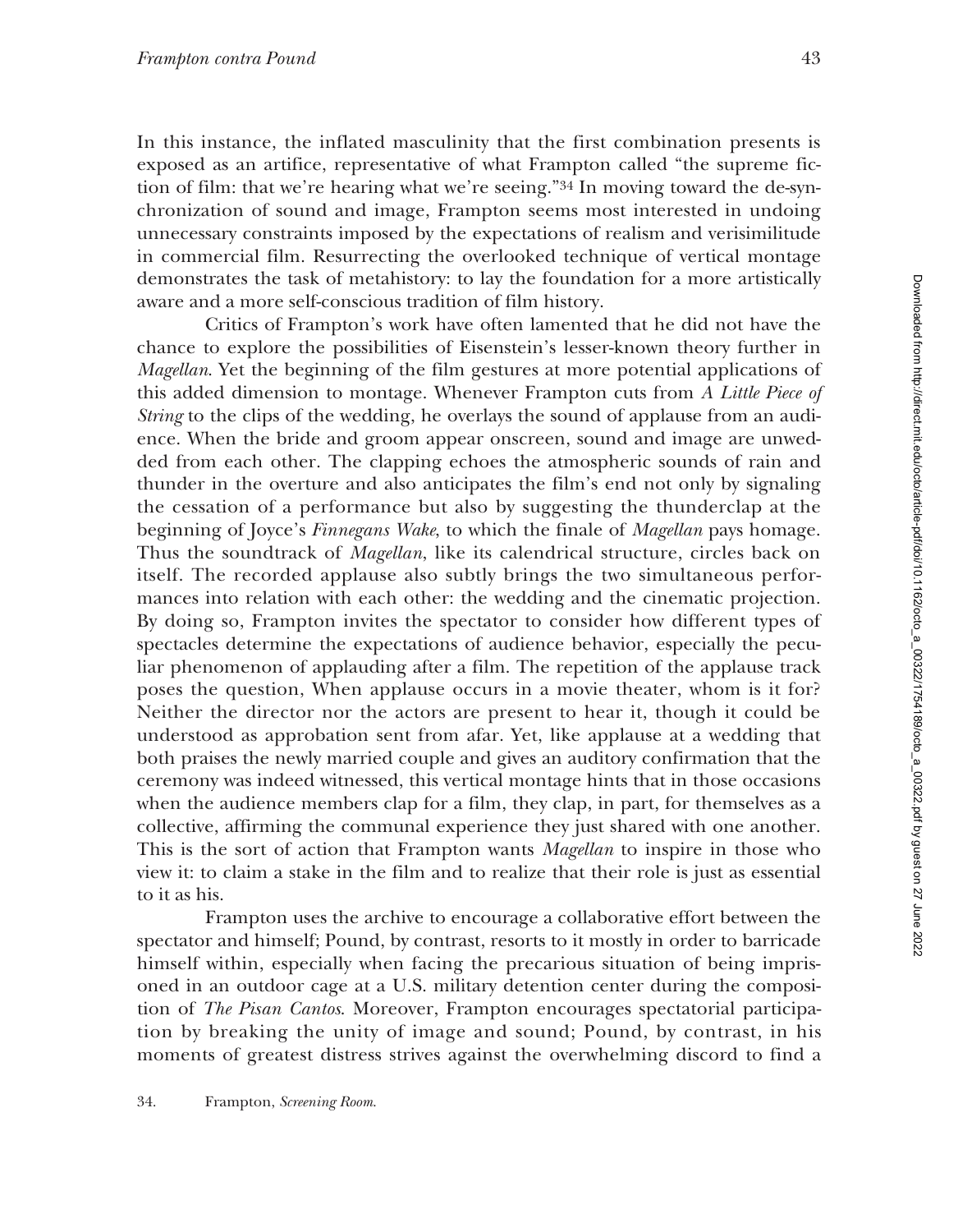resemblance between the visual signifiers and the verbal cadence of his verse. One possible example of this strategy is Pound's use of the ideogram, which to him, in almost every case, stands for order and coherence. The ideogram's appeal to Pound, though, resides predominantly in its visual immediacy, in how its signifier approaches transparency, which, as many critics have pointed out, is a result of Pound's superficial understanding of Chinese written characters.35 Sound does not play a significant factor in Pound's incorporation of the ideograms, and indeed they seem to embody a peaceful silence when they appear in *The Cantos*, like the paradisal quiescence that one of the final cantos venerates. A more apt example of how Pound attunes image and sound is the motif of "Le Chant des Oiseaux" that runs throughout *The Pisan Cantos*. This musical composition that imitates birdcalls dates back to the sixteenth century, and Canto 75 consists almost entirely of its score. The score is a rare insertion of an archival document in *The Cantos*, one written not in Pound's hand.36 The line that precedes the pages of music, "not of one bird but of many," will be echoed by the self-referential ones in Canto 94 ("This is not a work of fiction  $/$  nor yet of one man"), thereby giving this chant of the birds a significance that bears on the entire symbolic structure of *The Cantos*.37 Pound would, in fact, often resort to musical notation when asked to explain his epic: In a letter to a friend he drew the notes of an F major chord on a staff to explain the work's organizing principle.38

References to birdcalls permeate the remainder of *The Pisan Cantos*. The poet, exposed to the elements while imprisoned in his open-air cell, spots a group of birds on a wire fence that call to mind the piece of music not only because singing birds evoke the composition's title but also because the scene resembles an image of notes on a scale. As the birds move around ("with 8 birds on a wire / or rather on 3 wires") and around ("4 birds on 3 wires, one bird on one"), their positions create an evolving score that the poet eventually transcribes:

> f f d

> > g

write the birds in their treble scale39

Pound fashions a hybrid form of writing music, part treble scale and part tablature, that reflects the combined image of birds and musical notes superimposed over each other. Birds become letters become music, in other words. The canto closes on a moment of crisis—"the loneliness of death came upon me  $/$  (at 3 P.M., for an instant)"—that then immediately transforms into one last birdsong: "three

36. The score is written in the hand of Olga Rudge, a violinist and a mistress of Pound's.

37. Pound, *The Cantos*, p. 450.

38. William Cookson, *A Guide to* The Cantos *of Ezra Pound* (London: Croom Helm, 1985), p. xx.

39. Pound, *The Cantos*, p. 525.

<sup>35.</sup> As Jessica Pressman puts it, "It is precisely because he did not read Chinese that Pound could claim, as he did, that the Chinese ideogram is a universal medium for poetry." Jessica Pressman, *Digital Modernism: Making It New in New Media* (Oxford: Oxford University Press, 2014), p. 140.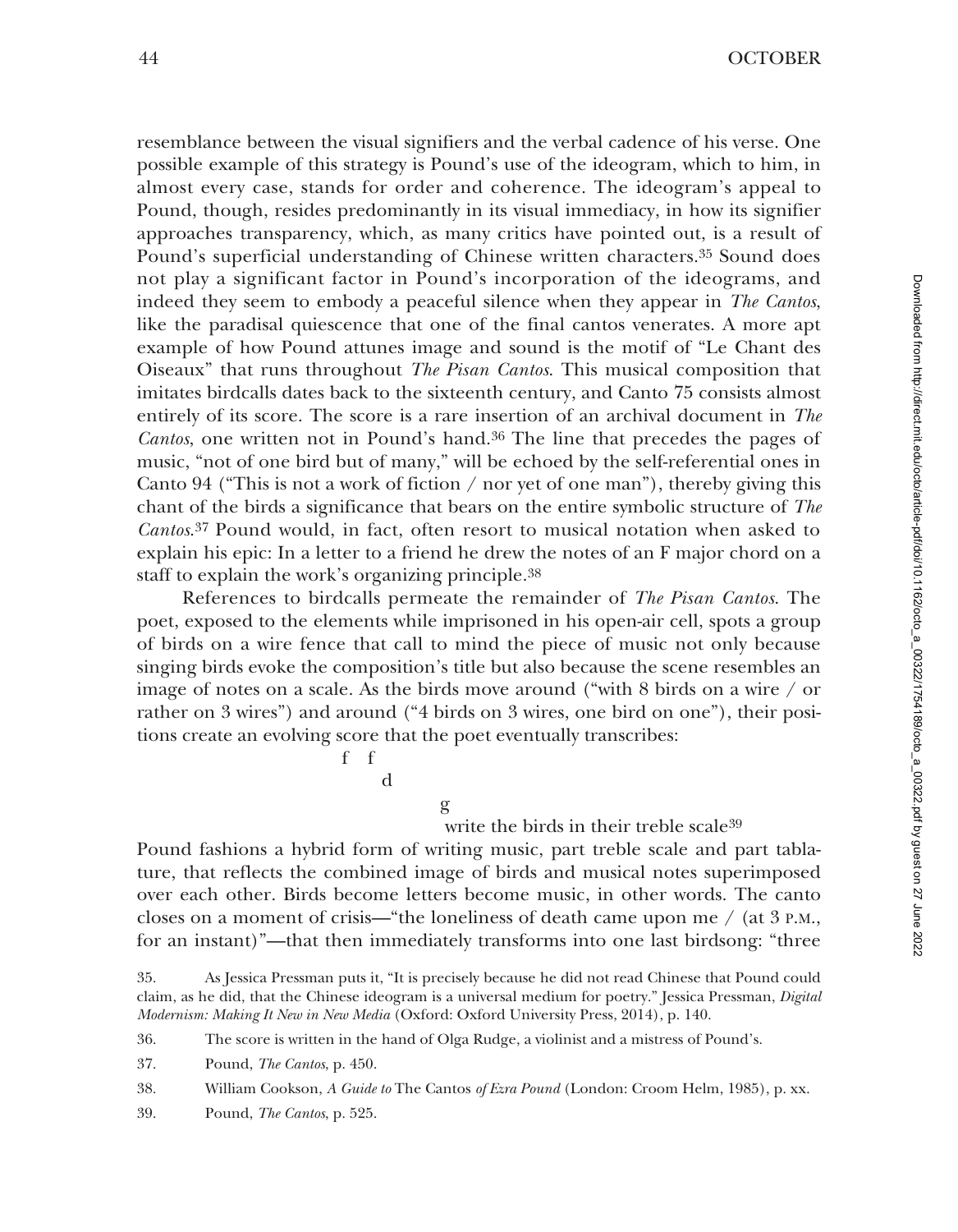final half notes / their white downy chests black-rimmed / on the middle wire." $40$ The distance between the notes disappears, resolving the avian counterpoint into the tolling of a bell marking the moment when Pound expected to face execution for treason. But the threat that this ringing would resound as his own death knell subsides, and the final word of the canto, *periplum,* situated alone in the center of the line, signals the voyage of the sun across the sky, the passage of a day and the prolongation of the poet's life. These birds provide comfort, respite, and brief harmonious interludes for the prisoner from the impending dangers, both physical and psychological. The image of the birds insulates the poet from the chaos without by protecting the music within. This withdrawing from the world into an inner realm thus contrasts with the opposing movement of Frampton, who dismantles barriers, unsettling his film through discord between image and sound and exposing it to extrinsic involvement.

### *A Vaudeville of Light*

As much as the primary strategies of Frampton and Pound are antagonistic to each other, it must be admitted that at least one significant overlap exists between *The Cantos* and *Magellan*. Canto 47 identifies one of Pound's central odysseys with the directive "must thou sail after knowledge."41 Following suit, *Magellan* quests after the creation of a sort of epistemological logbook, or, as Frampton puts it, "the largest possible inventory of modes of classifying and perceiving experience."42 And just as Pound presents *The Cantos* as "the tale of the tribe" that imparts lessons necessary for the survival of the tribe, Frampton writes in the essay in which he outlines *Magellan*, "Survival of our species depends upon our having correct information at the right time" (*CA*, 135). This survival instinct, moreover, inheres within Frampton's source material: Pigafetta, the voyage's diarist, beyond the wide scope of information he documented, "displayed another quality important in a recorder, namely a remarkable faculty for survival."43 Out of the nearly 240 sailors who began the expedition, Pigafetta was one of only eighteen to still be alive three years later when the voyagers returned to their point of origin, and consequently his journal reads in part as a survival guide. If Frampton and Pound share this same purpose—an epistemological end point that gives them a direction to set their compasses to—it would seem to overshadow the discrepancies between their diverging routes to arrive there and cast into doubt whether Frampton actually seeks to separate his brand of modernism from the literary tradition established a generation earlier. Especially when one considers the final completed portion of the film, *Gloria!*, one of the concluding segments of *Death of Magellan*, the conspicuous allusions to the modernists, Joyce in particular,

- 42. Quoted in Henderson, "Propositions for the Exploration," p. 144.
- 43. R. A. Skelton, "Introduction," in Pigafetta, *Magellan's Voyage*, p. 7.

<sup>40.</sup> Ibid., p. 527.

<sup>41.</sup> Ibid., p. 236.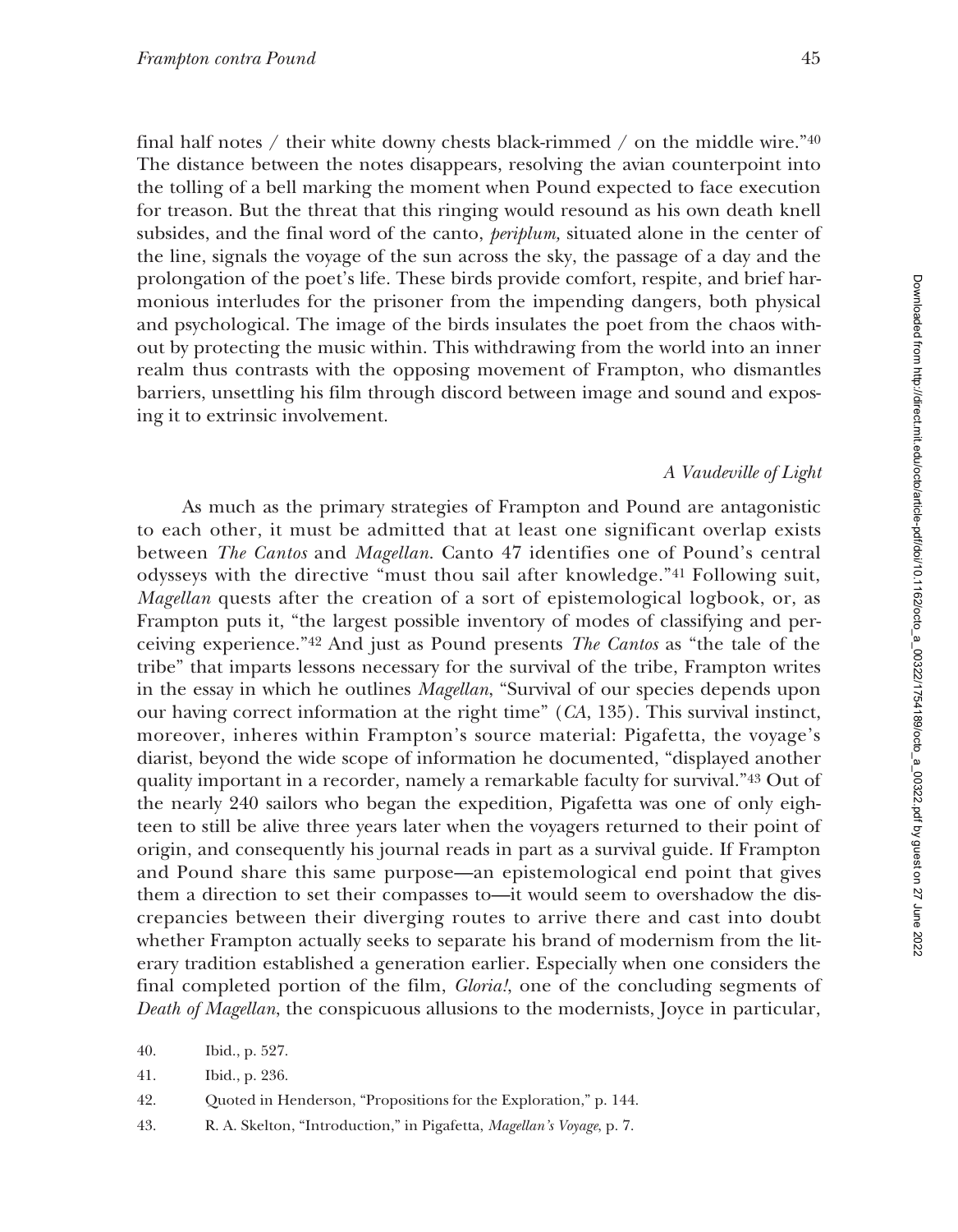

*Frampton.* Death of Magellan: Gloria! *1979. © Estate of Hollis Frampton.*

further suggest that Frampton resolves to forsake a cinematic inheritance for a literary one.

On the whole, however, *Gloria!* does not celebrate modernism's legacy so much as present it as one mode of classifying experience among many. It challenges modernism's supremacy by interpolating into the metahistorical unveiling of film's forgotten origin. *Gloria!* is made up of two parts: The first displays digital text over a green screen that involves Frampton's reminiscences of his Irish grandmother, and the second consists of an early film version of the ballad of Tim Finnegan. Frampton presents the reminiscences as propositions doubly ordered, alphabetically and numerically, which flattens expressive language into digital code. The tone owes something to the catechismal question-and-answer form of the "Ithaca" episode of *Ulysses*.44 The first proposition states: "1. That we belonged to the same kinship group, sharing a tie of blood [A]" (*CA*, 253). Just as Joyce engineers a disconnect between the discourse of Catholic instruction and the narrative content, Frampton employs the discourse of programming to compose an elegy for his grandmother. This digital art, the only instance of it in *Magellan*, completes the metaphor of circumnavigation by signaling the global connectivity made possible by computer technology. The navigational circuit that Magellan's ships perform prefigure the fiber-optic internet cables strewn across the ocean floor. This episode of homecoming also involves Finnegan's resurrection, a conspicuous nod to Joyce but, even more significantly, the capstone of Frampton's metahistory, the recovery of an alternative tradition for film. For Frampton, the origin of this

44. Jessica Pressman draws the parallel between digital code and the style of "Ithaca" in *Ulysses* in *Digital Modernism*. See page 144.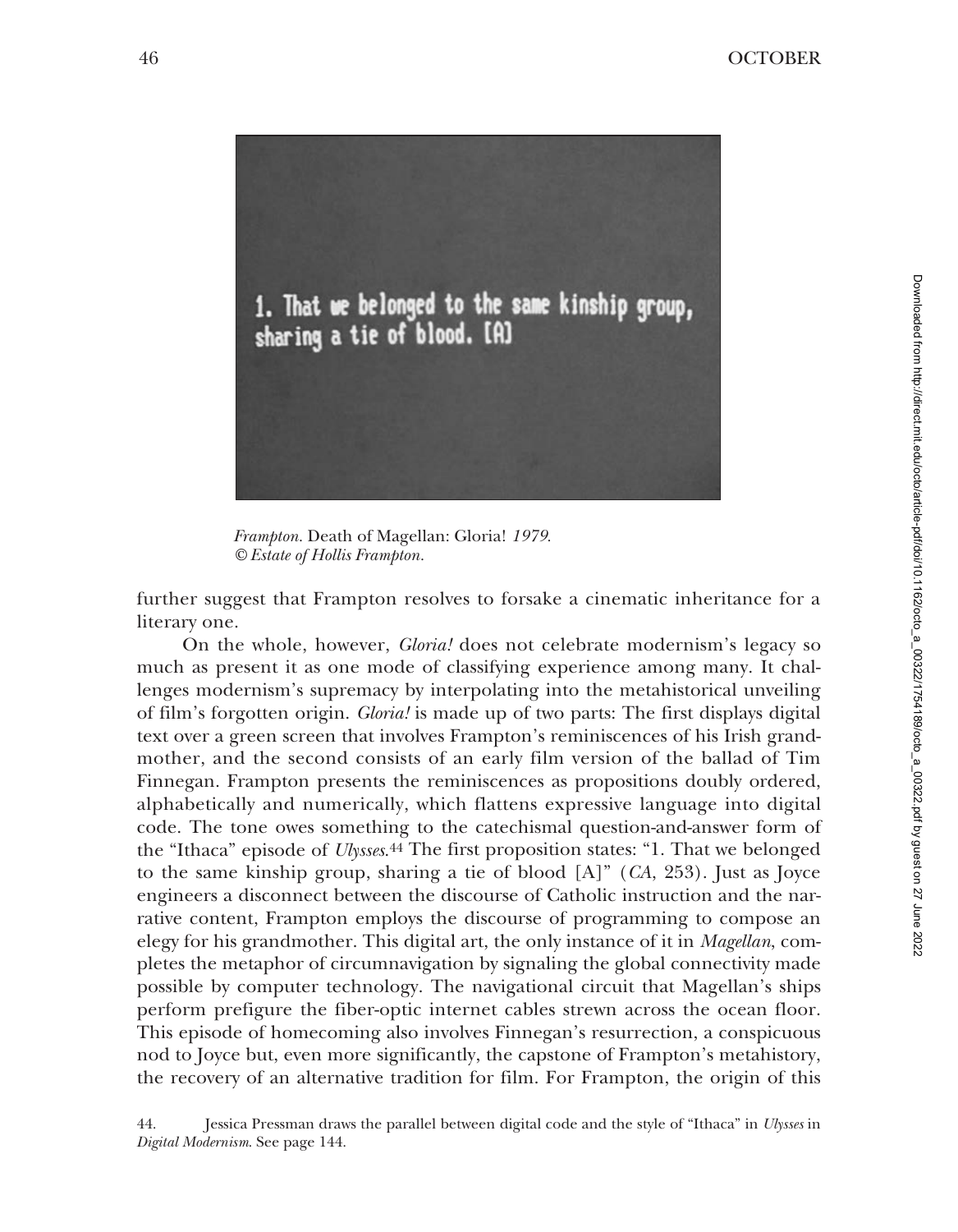

*Frampton.* Death of Magellan: Gloria! *1979. © Estate of Hollis Frampton.*

tradition lies not in the movie theater but in the variety performances and magic shows that interspersed film clips throughout miscellaneous other acts: "When film was very new and was a real novelty you really would find films, little films, shown in the middle of a kind of vaudeville of light."45 This vaudeville of light comprising not only short films but everything from demonstrations of X-rays to see inside the performer to phantasmagoria performances to terrify the audience with spectral images projected onto clouds of smoke—would eventually be articulated within film criticism as the cinema of attractions, giving a belated vindication to the realization of metahistory in *Magellan*.46

As much as high modernism permeates the films of Hollis Frampton, his own epic reverses Pound's dictum to "Make it new." His voyage after knowledge ultimately strives to make a new medium old, to return to its starting point and dwell within it, to recuperate the burlesque beginnings that it sloughed off when the industry of commercial filmmaking took over. Frampton's ludic modernism, in turn, foregrounds the playfulness of the authors who—at least in his time—were often mischaracterized as capable only of high-toned solemnity. Frampton often cited an interview that Joyce gave in the '30s in which he complained that no one had yet observed the humor in *Ulysses*.47 But even with Frampton's proclivity for irreverence, the serious side of *Magellan* should not be entirely overlooked.

<sup>45.</sup> Frampton, *Screening Room*.

<sup>46.</sup> See Tom Gunning, "The Cinema of Attractions: Early Film, Its Spectator and the Avant-Garde," *Wide Angle* 8, no. 3/4 (Fall 1986), pp. 63–70.

<sup>47.</sup> Frampton references this interview with Joyce in *Recollections*, p. 118.